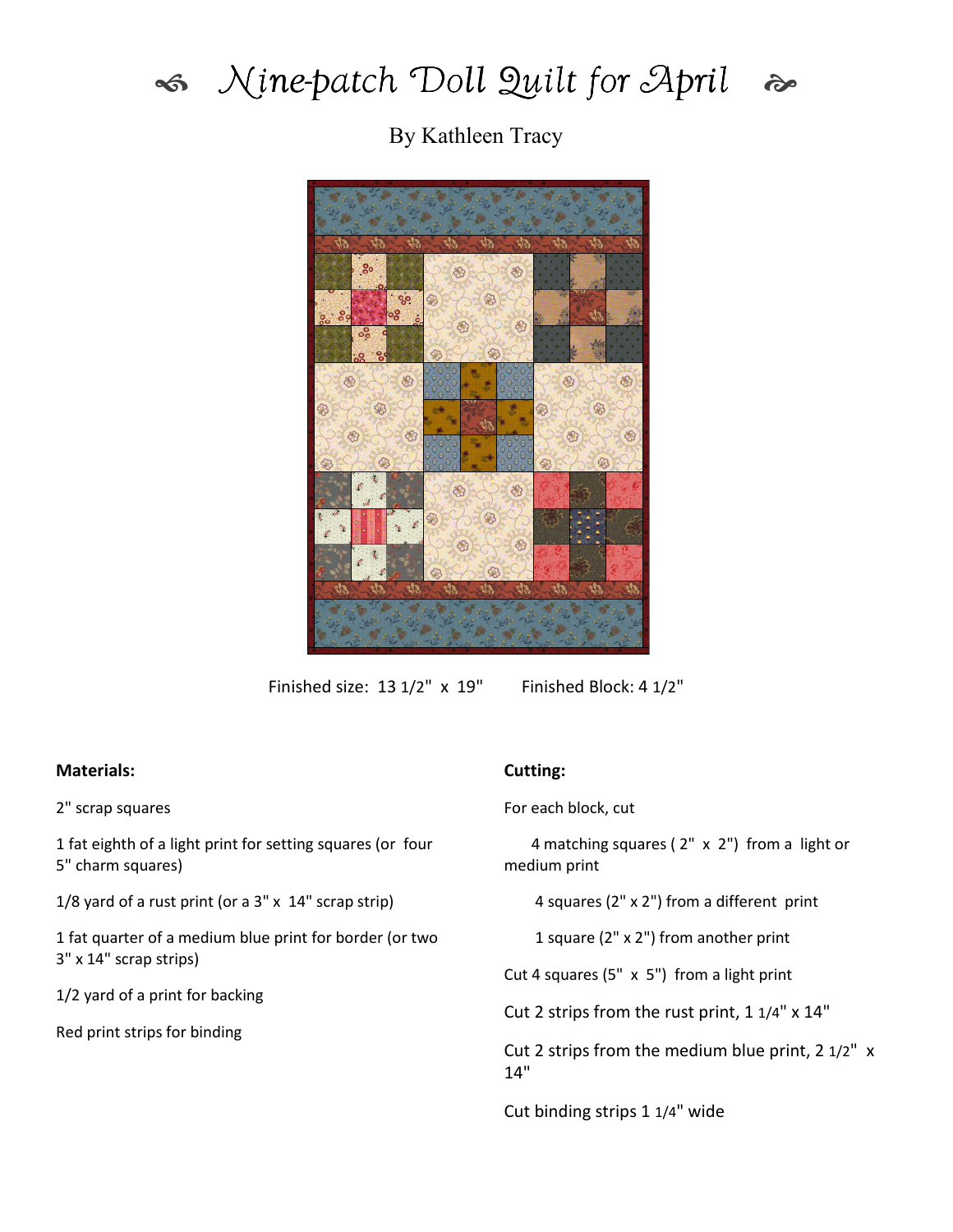## Make the Quilt

1. Arrange your 4 matching 2" light or medium print squares with 4 different matching 2" squares and one 2" square for the center. Sew the squares together as shown and then sew the rows together. Make 5 blocks.





Make 5 blocks.

2. Sew your blocks together with the 4 light print 5" x 5" squares into 3 rows as shown. Sew the rows together.